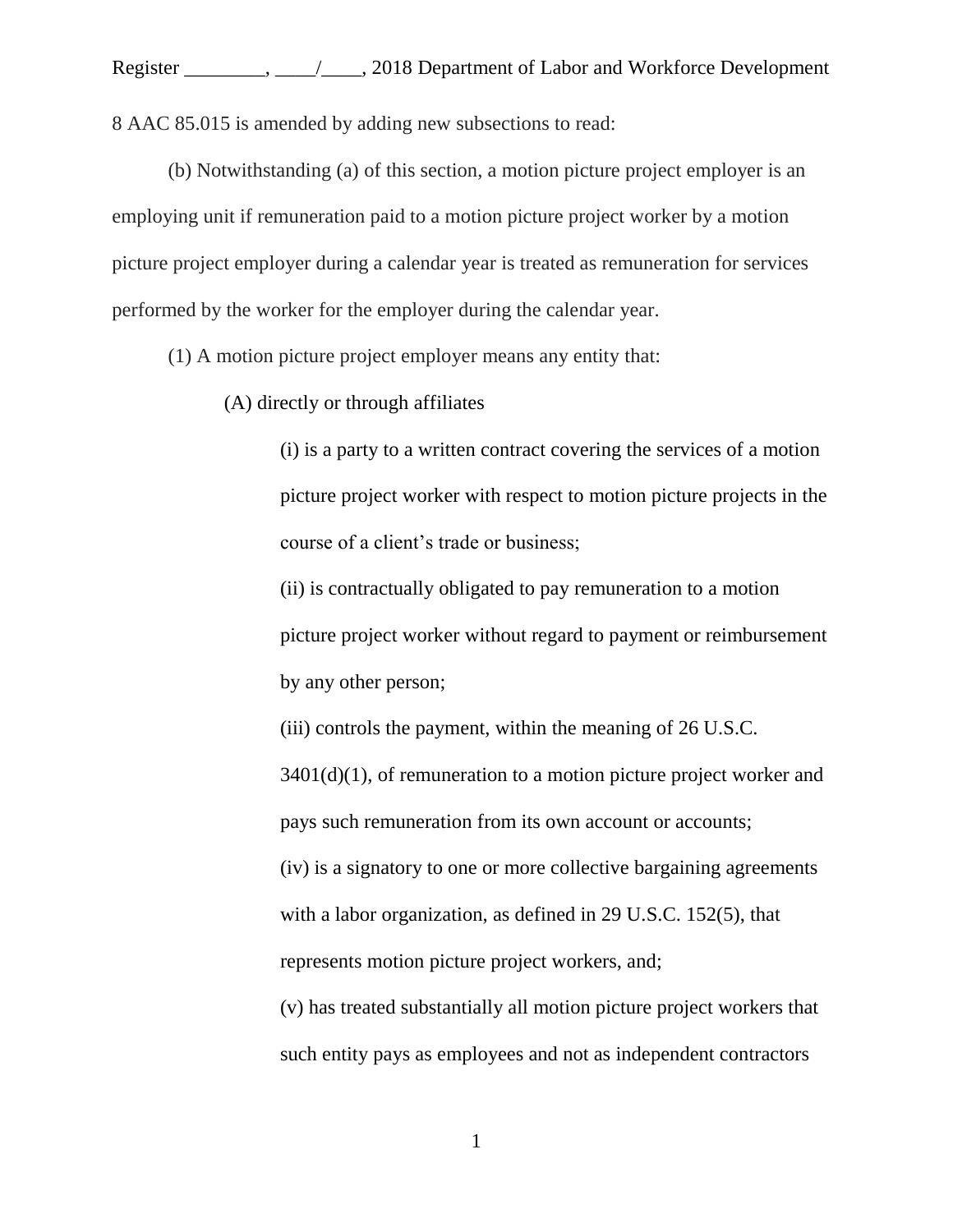Register \_\_\_\_\_\_\_\_, \_\_\_\_/\_\_\_\_, 2018 Department of Labor and Workforce Development

during such calendar year for purposes of determining employment taxes under this subtitle, and;

(B) at least 80 percent of all remuneration paid by such entity in the calendar year is paid to motion picture project workers.

(2) For the purposes of this section,

(A) "A motion picture project worker" means an individual who provides services on motion picture projects for clients who are not affiliated with the motion picture project employer;

(B) "A motion picture project" means the production of any property including a theatrical motion picture, a television production, a television commercial, or a music video; "a motion picture project" does not include property with respect to which records are required to be maintained under 18 U.S.C. 2257;

(C) "An affiliate" means a person who is an affiliate or, or affiliated with, another person if the persons are treated as a single employer under 26 U.S.C. 414(b) or (c). (Eff.  $6/27/2014$ , Register 210; am .  $\angle$ Register\_\_)

**Authority**: AS 23.20.045 AS 23.20.165 AS 23.20.315 AS 23.20.080

8 AAC 85.110 is amended by adding a new subsection to read:

## (i) **Backdating an Interstate Initial Claim at Agent State's Request**. A

interstate initial claim may be backdated up to one calendar year at an agent state's